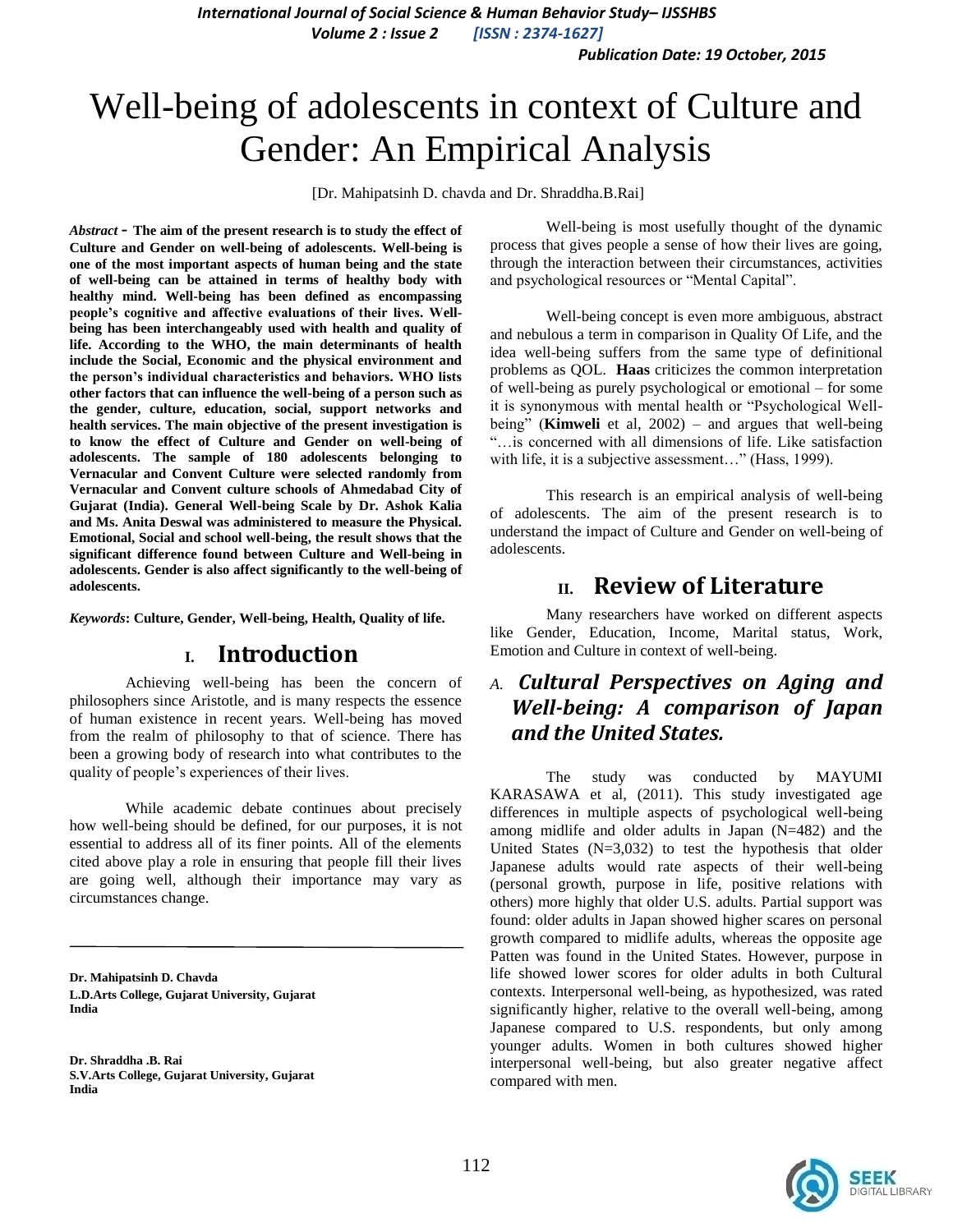#### *Publication Date: 19 October, 2015*

#### *B. Culture and well-Being : The Cycle of Action Evaluation and Decision*

The study was conducted by SHIGEHIRO OISHI (University of Minnesota) et al (2003). Two studies were conducted to examine how European and Asian Americans experience and remember their task performance, make a decision about a future task and how that decision affects enjoyment of the task. In Study 1, although Asian solved as many anagrams as European Americans, Asians remembered solving fewer than did European Americans at time 2. European Americans "Time 2 choice of task was predicted from Time 1 performance, but Asians' Time 2 choice was not. In Study 2 European Americans chose the same task if they had previously done well and a different task if they had not. Their actual enjoyment of the Time 2 task, furthermore, was significantly higher than at Time 1. In contrast, there was no change in actual enjoyment of the task at Time 2 among Asians because their choice was not based on their performance at Time 1.

### *C. Culture, Emotion, and Well-being: Good Feelings in Japan and the United States*

The study was done by SHINOBU KITAYAMA et al, (2000). They tested the hypothesis that "good feelings" the central element of subjective –being-are associated with interdependence interpersonal engagement of the self in Japan, but with independence and interpersonal disengagement of the self in the United States. Japan and American college students (total N=913) reported how frequently they experienced various emotional states in daily life. In support of the hypothesis, the reported frequency of general positive emotions (e.g. calm, elated)was most closely associated with the reported frequency of interpersonally engaged positive emotions (e.g. friendly feelings) in Japan, but with the protected frequency of interpersonally disengaged positive emotions (e.g. pride) in the United States. Further, for American the reported frequency of experience was considerably higher for positive emotions than for negative emotions, but of Japanese it was higher for engaged emotions than for disengaged emotions. Implications for cultural constructions of emotion in general and subjective well-being in particular are discussed.

### *D. The American Dream in Russia: Extrinsic Aspirations and Well-Being in Two Cultures*

The research was done by RICHARD M. RYAN et al, (1999). Recent research in the United States suggests that individuals who strongly value extrinsic goals (e.g. fame. Wealth, image) relative to intrinsic goals (e.g. personal, growth, relatedness, community) experience less well-being.

This Study examines such goals in university samples from two culture-the United States and Russia Participants (N=299) rated the importance expectancies and current attainment of 15 the life goals. Including 4 target intrinsic and 4 target extrinsic goals. Result confined the relevance of the intrinsic extrinsic distinction for both samples and that storage importance and expectancies regarding extrinsic goals were negatively related to well-being although these effects were weaker for Russian women. Furthermore for both then and women perceived attainment of intrinsic goals was associated with greater wellbeing whereas this was not the case for perceived attainment of extrinsic goals.

### *E. Gender Differences in Aspects of Psychological Well-Being*

The study was conducted by BRETT ROOTHMAN et al, (2003). The aim of the study was to determine whether men and women differ with regard to aspects of psychological well-being. For the purposes of this study, a meta-analysis was performed on data from a trans-university project, involving a multicultural availability sample of 378. The participants each completed 13 scales that measure psychological well-being in affective, Physical, Cognitive, Spiritual, and Self and Social Aspects. Statistically significant gender differences with small to medium practical effects were found. Men scored higher on physical self-concept., automatic thoughts (positive), constructive thinking, cognitive flexibility, total self-concept, and fortitude. Women scored higher on the expression of affect. Somatic symptoms, and religious well-being. No significant gender differences were found on sense of coherence satisfaction with live, affect balance, emotional intelligence, and self-efficacy. And the social components of self-concept and of fortitude.

### *F. Flying Solo at Midlife: Gender, Marital Status, and Psychological Well-Being*

The study was done by NADINE F. MAKS (1996). This study examines gender and marital status difference in psychological well-being across an extensive array of measures unsung data from a sample of non-Hispanic White, midlife adult participants in the Wisconsin longitudinal Study, 1992-1993 (N=6,876), Evidence for how selection and social causation might account for differences also in evaluated. Multivariate analyses reveal several gender interactions, usually indicating a greater disadvantage for unmarried men than for unmarred women. Separate analyses by gender show a complex picture of both positive and negative effects of being single. Contrary to what the selection argument hypothesizes, single women have higher scores on relatively enduring personality characteristics associated with better psychological well-being than married women. Single men do not compare so favorably with married men. Overall, selection dose not account for marital status differences in well-being.

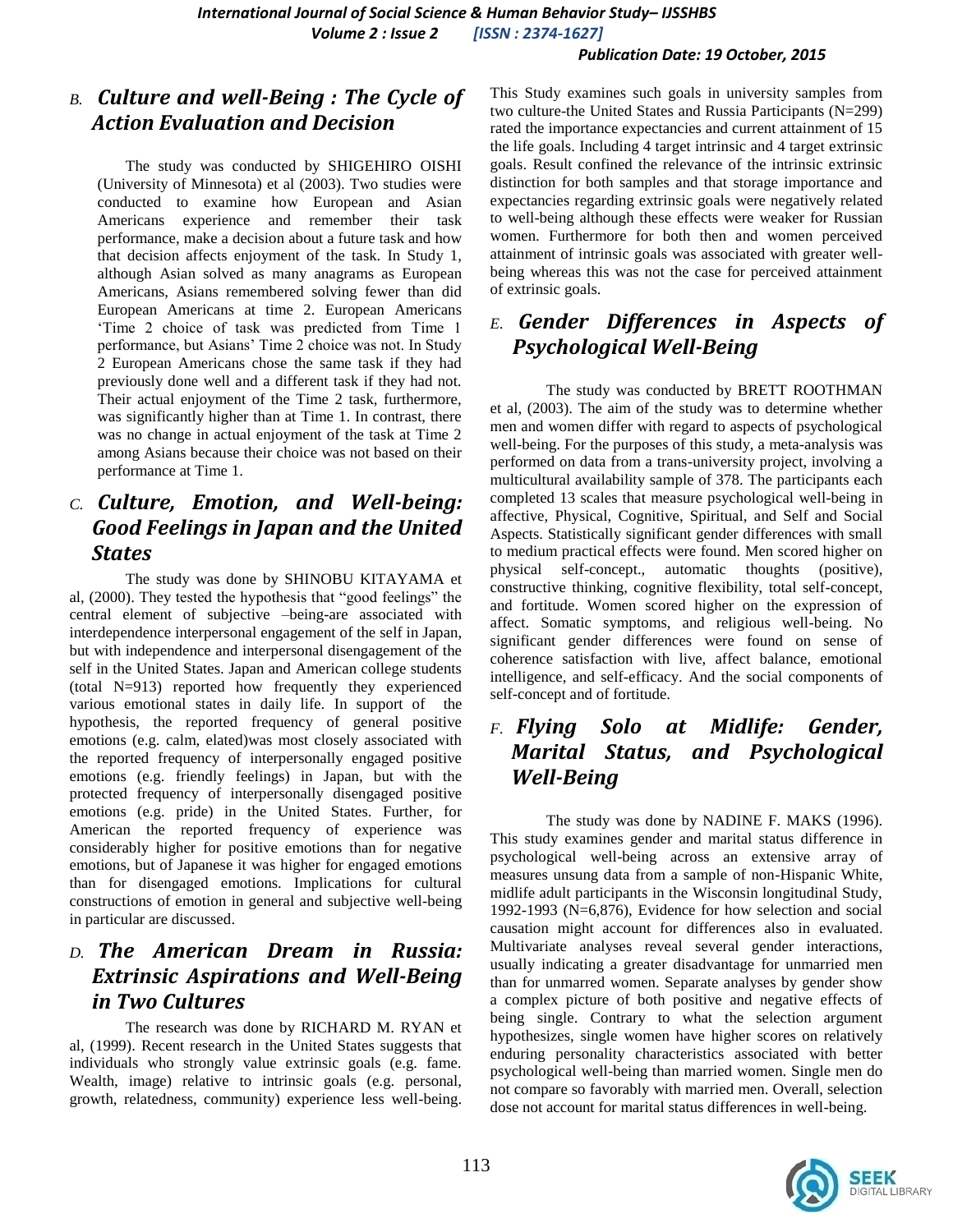*International Journal of Social Science & Human Behavior Study– IJSSHBS*

*Volume 2 : Issue 2 [ISSN : 2374-1627]*

*Publication Date: 19 October, 2015*

### **III. OBJECTIVES**

- 1) To study the impact of Culture on well-being of adolescents.
- 2) To study the impact of Gender on well-being of adolescents.
- 3) To make aware the adolescents about well-being.
- 4) To aware the adolescents about the key role of wellbeing in our life.

### **IV. HYPOTHESIS**

- 1) There is no significant difference between "A" and 'B' group of adolescents.
- 2) There is no significant difference in group A1, B<sup>1</sup> and A2, B2.
- 3) There is no significant difference between A<sup>1</sup> and A2 group of adolescents.
- 4) There is no significant difference between B<sup>1</sup> and B2 group of adolescents.
- 5) There is no significant difference between A<sup>1</sup> and  $B_1$  group of adolescents.
- 6) There is no significant difference between  $A_2$ and  $B_2$  group of adolescents.

#### **V. VARIABLES**

| <b>Name of Variable</b> | <b>Nature of Variable</b> | <b>Number of Variable</b> |
|-------------------------|---------------------------|---------------------------|
| Culture                 | ſV                        | 02                        |
| Gender                  | īV                        | 02                        |
| Well-being              | DV                        | 04                        |

TABLE I: LIST OF VARIABLES

a. IV = Independent Variable b. DV = Dependent Variable

Following variables, as mentioned in Table I was taken for present study.

# **VI. SAMPLING**

#### TABLE II: CULTURE AND GENDERWISE CLASSIFICATION OF ADOLESCENTS

| Group          | Boys | Girls | <b>Total</b> |
|----------------|------|-------|--------------|
| A (Vernacular) | 45   | 45    | 90           |
| B (Convent)    | 45   | 45    | 90           |
| Total          | 90   | 90    | 180          |

## **VII. METHODOLOGY**

In the present study, General Well-being Scale by Dr. Ashok Kalia and Ms. Anita Deswal was administered to measure the Physical. Emotional, Social and school wellbeing.

The sample of 180 adolescents belonging to Vernacular and Convent Culture were selected randomly from Vernacular and Convent culture schools of Ahmedabad City of Gujarat (India).

Culture wise adolescents were divided in two groups namely A and B (Table II). Group "A" Consisting of adolescents having Vernacular Culture and Group "B" having Convent culture. Group A1 and B1 are for boys and group A2 and B2 are for girls. Each group is of 90 students (45 boys and 45 girls in each group). "t" test was used to analyze the data statistically.

### **VIII. RESULT AND DISCUSSION**

TABLE III: WELL-BEING IN VERNACULAR AND CONVENT CULTURE (N=180)

| Group | N  | Mean      | SD       | <b>SEM</b>               |      | Level |
|-------|----|-----------|----------|--------------------------|------|-------|
|       | 90 | 98.<br>14 | 21.08    | $\cap$<br><u>_ _ _ _</u> | 0.97 | NS    |
|       | 90 | 14        | 00<br>າາ | 3.48                     |      |       |

The result (TABLE III) shows that there is no significant difference found between vernacular and convent culture on well-being as 't' value is 0.97 and mean score of both the group is 198.14 and 202.14 with standard deviation 21.08 and 32.99 respectively. It means that there is no significant effect of culture is found on wellbeing of adolescents. Thus First hypothesis is accepted.

TABLE IV: WELL-BEING IN BOYS AND GIRLS  $(N = 180)$ 

| Group | N  | Mean   | SD | SEM  |      | Level |
|-------|----|--------|----|------|------|-------|
| R     | 90 | 194.71 | 20 | 2.87 | 2.68 | NS    |
| ∕ R^  | 90 |        | .  | 2.87 |      |       |

The result (TABLE IV) shows that there is no significant difference found between Boys and Girls on wellbeing as 't' value is 2.68 and mean score of both the group is 194.71 and 205.58 with standard deviation 27.20 and 27.22 respectively. It means that there is no significant effect of Gender found on wellbeing of adolescents. Thus Second hypothesis is accepted.

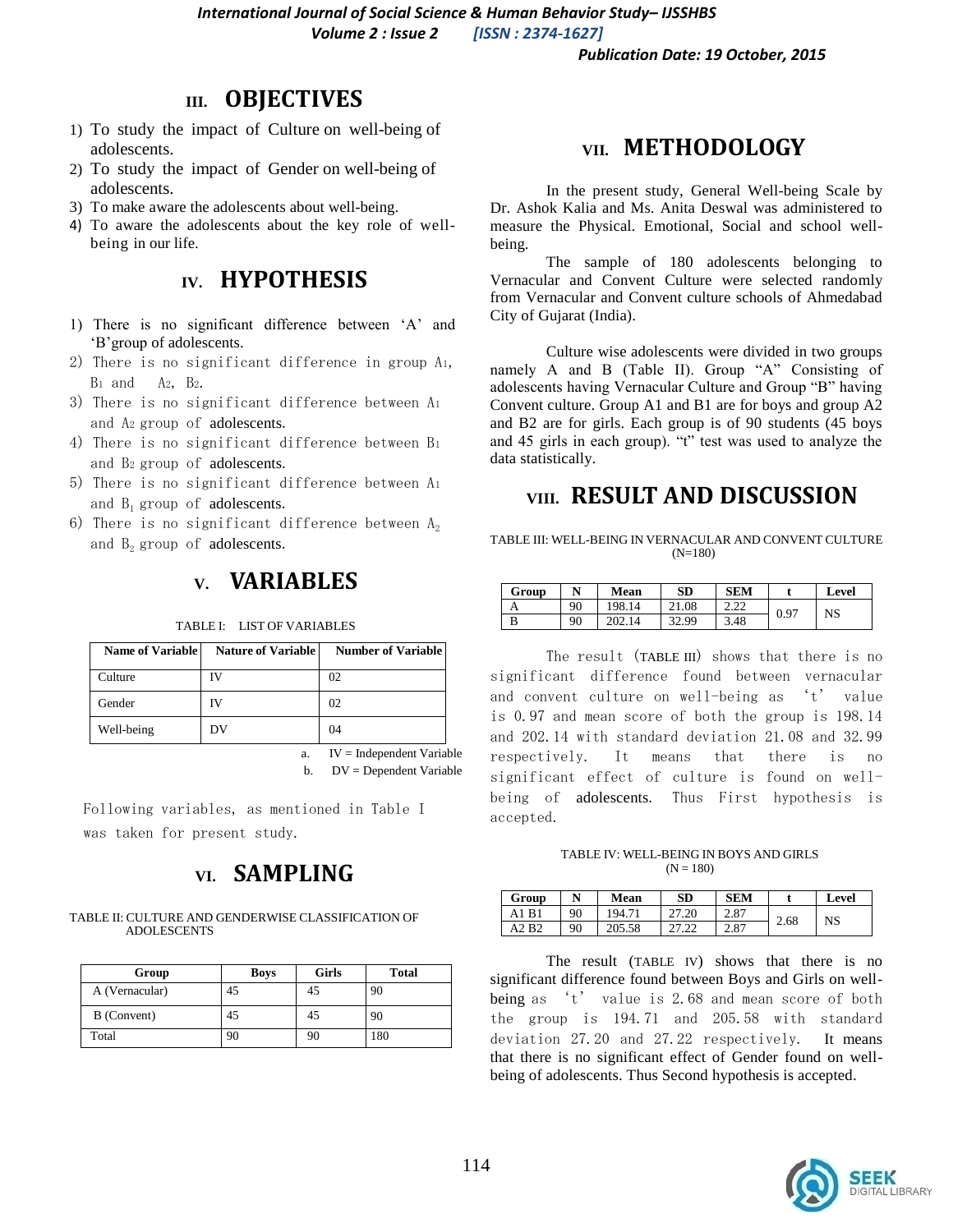#### *International Journal of Social Science & Human Behavior Study– IJSSHBS Volume 2 : Issue 2 [ISSN : 2374-1627]*

#### *Publication Date: 19 October, 2015*

| Group |    | Mean   | <b>SD</b> | SEM  |      | Level |
|-------|----|--------|-----------|------|------|-------|
| Al    | 45 | 201.33 | 9.62      | 2.93 | 1.44 | NS    |
| A2    | 45 | 194.96 | 22.20     | 3.31 |      |       |

TABLE V: WELL-BEING IN BOYS AND GIRLS OF VERNACULAR CULTURE (N=90)

The result (TABLE V) shows that there is no significant difference found between Boys and Girls of vernacular culture on well-being as 't' value is 1.44 and mean score of both the group is 201.33 and 194.96 with standard deviation 19.62 and 22.20

respectively. It means that there is no significant effect of Vernacular culture on gender is found on well-being of adolescents. Thus Third hypothesis is accepted.

TABLE VI: WELL-BEING IN BOYS AND GIRLS OF CONVENT CULTURE (N=90)

| Group          |    | Mean   | <b>SD</b> | <b>SEM</b> |      | Level |
|----------------|----|--------|-----------|------------|------|-------|
| B1             | 45 | 188.09 | 31.96     | 4.76       | 4.45 | SG    |
| B <sub>2</sub> | 45 | 216.20 | 27.85     | 4.15       |      | 0.01  |

The 't' value is 4.45, it is significant at 0.01 level. The significant difference is found between boys and girls of Convent Culture. TABLE VI shows that the mean score of both the group is 188.09 and 216.20 with standard deviation 31.96 and 27.85 respectively. It indicates that the mean score of Group B2 is higher than group B1. It means girls of Convent Culture found better than boys on well-being. Hence fourth hypothesis is rejected.

TABLE VII: WELL-BEING IN BOYS OF VERNACULAR AND CONVENT CULTURE (N=90)

| Group | N  | Mean   | <b>SD</b> | <b>SEM</b> |           | Level |
|-------|----|--------|-----------|------------|-----------|-------|
|       | 45 | າດ 1   | 19.62     | 2.93       | 37<br>ا ت | SG    |
| B.    | 45 | 188.09 | 31.96     | 4.76       |           | 0.05  |

The 't' value is 2.37, it is significant at 0.05 level. The significant difference is found between boys of Vernacular and Convent Culture. TABLE VII shows that the mean score of both the group is 201.33 and 188.09 with standard deviation 19.62 and 31.96 respectively. It indicates that the mean score of group A1 is higher than group B1. It means Boys of Vernacular Culture found better than boys of Convent Culture on wellbeing. Hence fifth hypothesis is rejected.

TABLE VIII: WELL-BEING IN GIRLS OF VERNACULAR AND CONVENT CULTURE (N=90)

| Group          | N  | Mean          | SD    | <b>SEM</b>            |      | Level     |
|----------------|----|---------------|-------|-----------------------|------|-----------|
|                | 45 | 94.96         | 22.20 | $2^{\circ}$<br>، د. د | 4.00 | SG        |
| B <sub>2</sub> | 45 | 216.20<br>216 | ده.   | +.                    |      | $_{0.01}$ |

The  $'t'$  value is 4.00, it is significant at 0.01 level. The significant difference is found between girls of Vernacular and Convent Culture. TABLE VIII shows that the mean score of both the group is 194.96 and 216.20 with standard deviation 22.20 and 27.85 respectively. It states that, the mean score of group B2 is higher than group A2. It means Girls of Convent Culture found better than Girls of Vernacular Culture on well-being. Hence Sixth hypothesis is rejected.

# **IX. Significance of Research**

Group A (Vernacular Culture) and Group B (Convent Culture) are different culture groups. The result shows that:

- There is no significant difference found between vernacular and convent culture in context of well-being. It means culture does not significantly effect on well-being of adolescents.
- There is no significant difference found between Boys and Girls in context of well-being. It means gender does not significantly effect on well-being of adolescents.
- There is no significant difference found between Boys and Girls of Vernacular culture in context of well-being. It means Vernacular culture does not significantly effect on well-being of boys and girls.
- The significant difference is found between boys and girls of Convent Culture in context of well-being. Girls of Convent Culture is better than Boys on well-being. It means Convent culture significantly effect on well-being of boys and girls.
- The significant difference is found between boys of Vernacular and Convent Culture in context of well-being. Boys of Vernacular Culture found better than the Boys of Convent Culture on well-being. It means Culture significantly effect on well-being of boys.
- The significant difference is found between girls of Vernacular and Convent Culture in context of well-being. Girls of Convent Culture found better than the girls of Vernacular Culture on well-being. It means Culture significantly effect on well-being of girls.